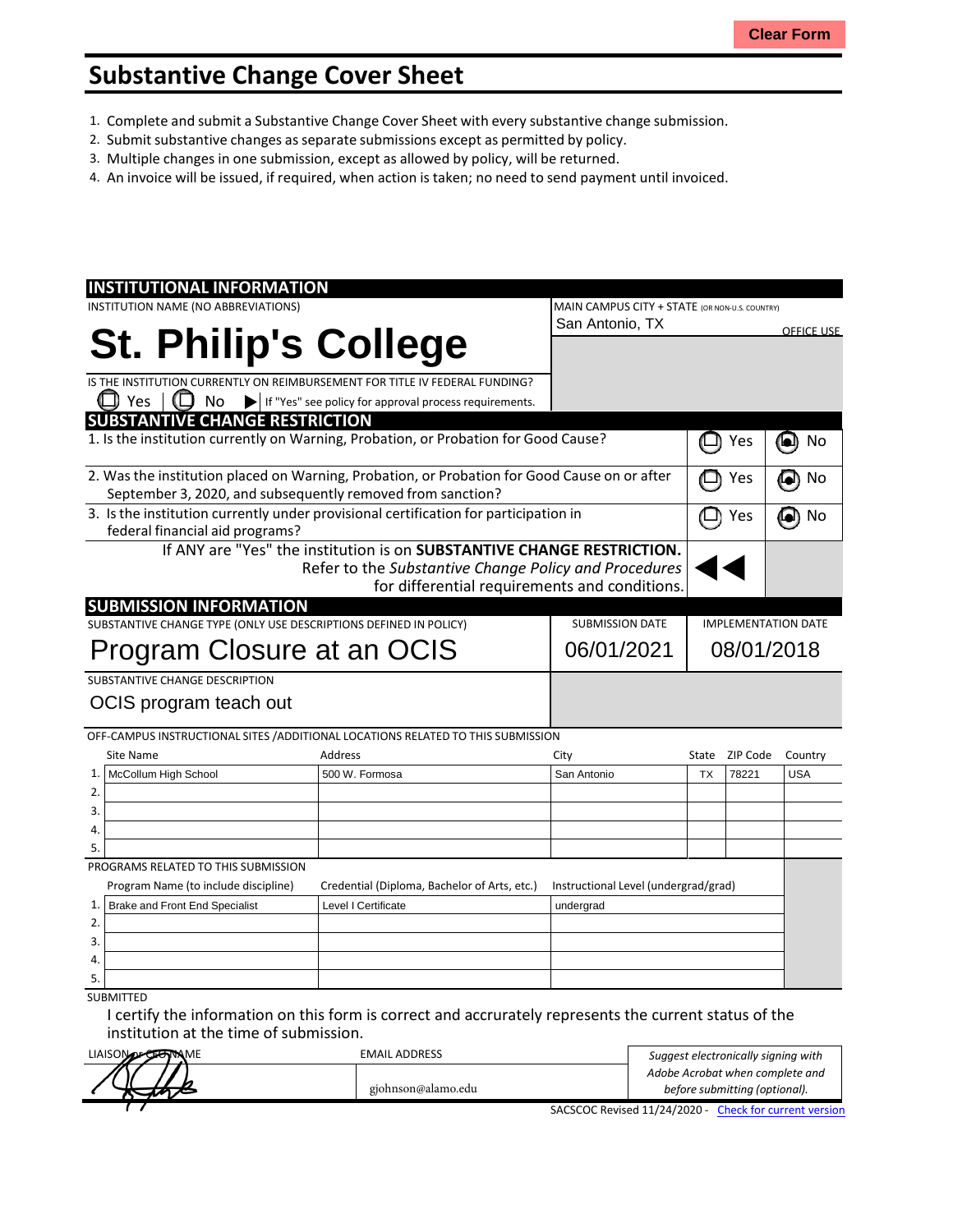

**Office of the President**

May 31, 2021

Dr. Belle Wheelan, President Southern Association of Colleges and Schools Commission on Colleges 1866 Southern Lane, Decatur, GA 30033

Dear Dr. Wheelan,

In keeping with the Southern Association of Colleges and Schools' Principles of Accreditation: Foundations for Quality Enhancement, St. Philip's College would like to notify you of a substantive change implemented fall 2018.

Following the spring 2018 semester, the instructor teaching dual credit Brake and Front-End Specialist Level 1 Certificate program courses at McCollum High School resigned from this position; (Off-campus Instructional Site notification dated April 25, 2018, SACSCOC acceptance dated August 13, 2018). Although the high school actively sought a replacement instructor, no qualified candidate was found, precipitating the program's closure at the site.

St. Philip's College has attached a teach out plan for consideration and approval.

Please let me know if you have any additional questions or concerns regarding this matter.

Sincerely,

Randall Dawson

Randall Dawson Acting President

CC: George Johnson, Institutional Accreditation Liaison, St. Philip's College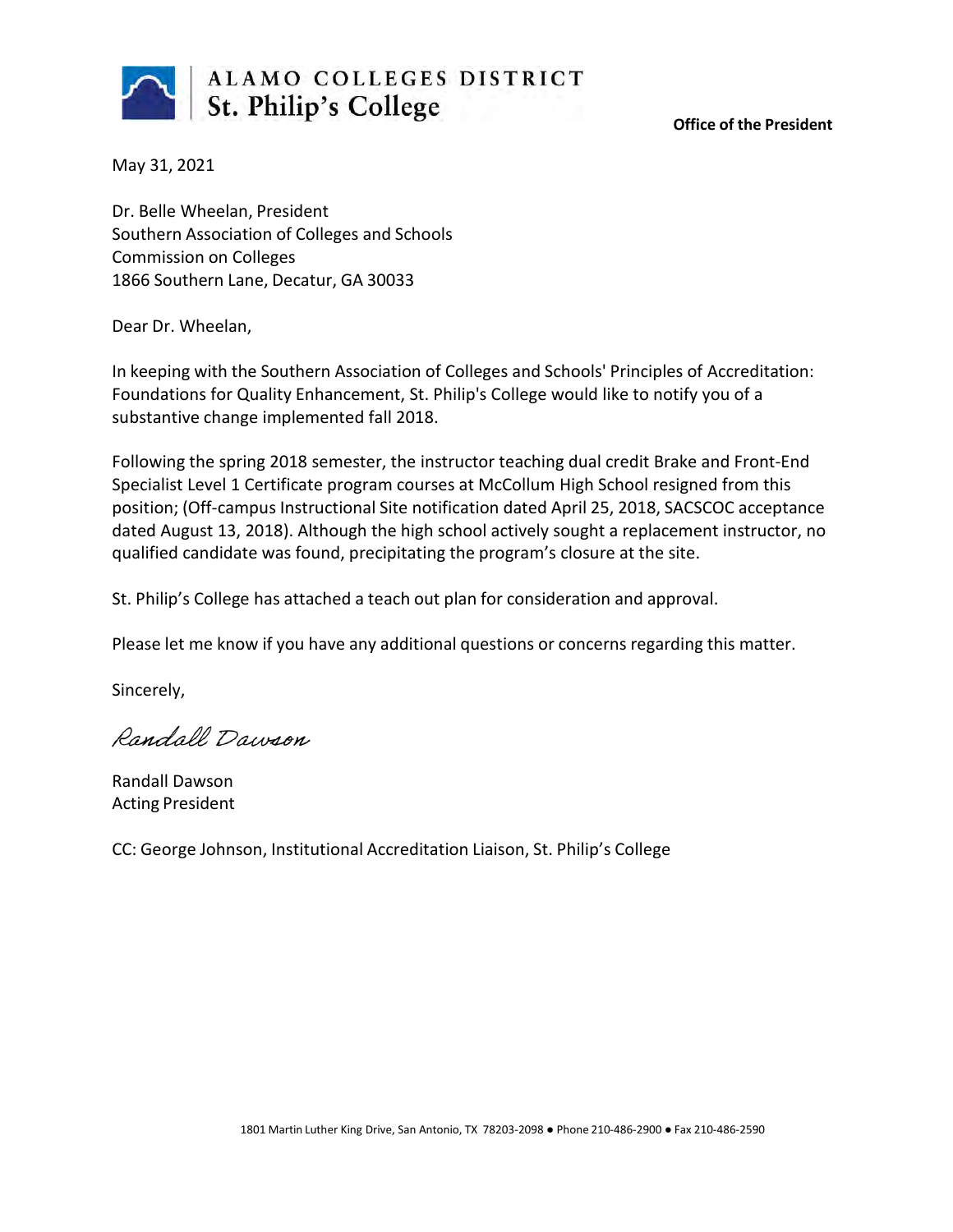## **Teach-out Plan**

McCollum High School – Brake and Front-End Specialist Level 1 Certificate

A teach-out plan is a written plan developed by an institution that provides for the equitable treatment of students if an institution, or an institutional location that provides fifty percent or more of at least one program, ceases to operate before all students have completed their program of study, and may include, if required by the institution's accrediting agency, a teachout agreement between institutions. Teach-out plans must be approved by SACSCOC in advance of implementation.

To be approved, a teach-out plan must include the following information:

1. Date of closure (date when new students will no longer be admitted) Fall 2018 there were no students in the campus's Brake and Front-End Specialist Level 1 Certificate program. Spring 2018 McCollum had their last set of students go through this program. The instructor found employment elsewhere and left the campus over summer break. Since then, they have not found a replacement instructor and no longer offer these programs at the college level.

2. An explanation of how affected parties (students, faculty, staff) will be informed of the impending closure.

Parents/students were informed it was no longer an option when the college credit courses were removed from high school course selection sheets. Students have other opportunities for dual credit courses with another college.

3. An explanation of how all affected students will be helped to complete their programs of study with minimal disruption.

The students can continue taking the high school level courses offered at the high school.

4. An indication as to whether the teach-out plan will incur additional charges/expenses to the students and, if so, how the students will be notified. No cost to Dual Credit students.

5. Copies of signed teach-out agreements with other institutions, if any. There is not a signed teach-out agreement for the courses with McCollum High School. Not applicable.

6. How faculty and staff will be redeployed or helped to find new employment. The instructor is now a full-time instructor at St. Philip's College. The school staff at McCollum High School are still employed at the school.

7. If closing an institution, arrangement for the storing of student records, disposition of final financial resources and other assets.